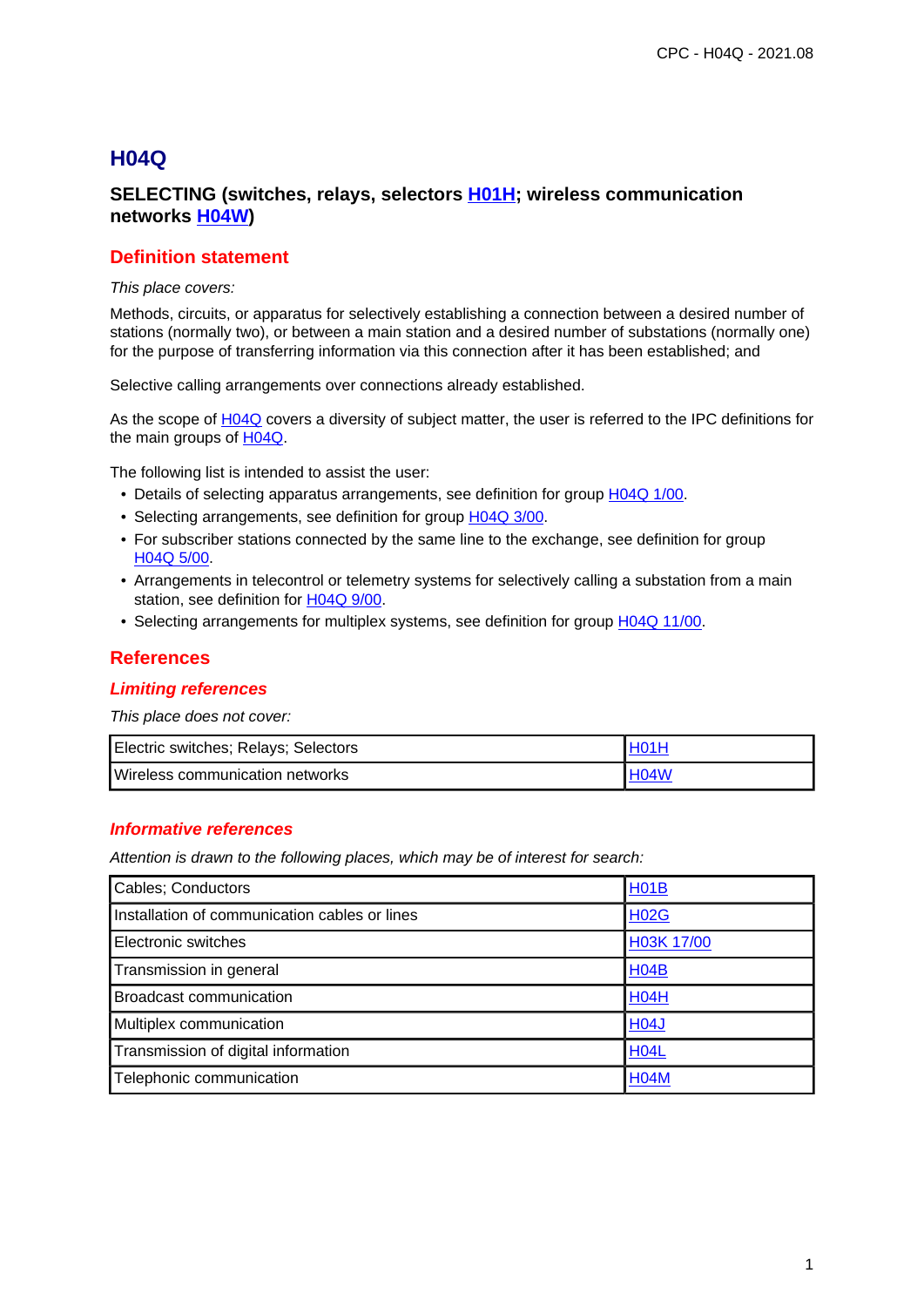## **Glossary of terms**

|  |  |  | In this place, the following terms or expressions are used with the meaning indicated: |
|--|--|--|----------------------------------------------------------------------------------------|
|  |  |  |                                                                                        |

| Satellite         | A kind of exchange the operation of which depends upon control<br>signals received from a supervisory exchange.        |
|-------------------|------------------------------------------------------------------------------------------------------------------------|
| Subscriber        | General term for terminal equipment, e.g. telephone for public use.                                                    |
| Substation        | Subscriber or monitoring equipment which may connect a single<br>subscriber to a line without choice as to subscriber. |
| Switching centres | Include exchanges and satellites.                                                                                      |

## **H04Q 1/00**

#### **Details of selecting apparatus or arrangements**

#### **Definition statement**

This place covers:

- Constructional details of selecting apparatuses or arrangements, especially and only used for telecommunications applications. Examples of such arrangements are frames, mounting racks. Examples of such details are doors, panels, pivoting parts;
- Distribution frames, provided or not with patch panels and terminal blocks;
- Methods for detection and sensing of connection of patch cables into patch panels;
- Details of cabling management for the above mentioned arrangements;
- Devices used as interface to network subscribers;
- Electrical details of selecting apparatuses, such as testing circuits for telephone line or subscriber line and arrangements for signalling troubles in unoccupied sub exchanges.

#### **References**

#### **Informative references**

Attention is drawn to the following places, which may be of interest for search:

| Cables; Conductors                                             | H <sub>01</sub> B    |
|----------------------------------------------------------------|----------------------|
| Details of selector switches                                   | H01H 63/00           |
| Installation of communication cables or lines                  | <b>H02G</b>          |
| Multiplex systems providing for calling or supervisory signals | H04J 1/00, H04J 3/12 |
| Telephone substation equipment                                 | H04M 1/00            |
| Current supply arrangements for telephone systems              | H04M 19/00           |

## **Synonyms and Keywords**

In patent documents, the following abbreviations are often used: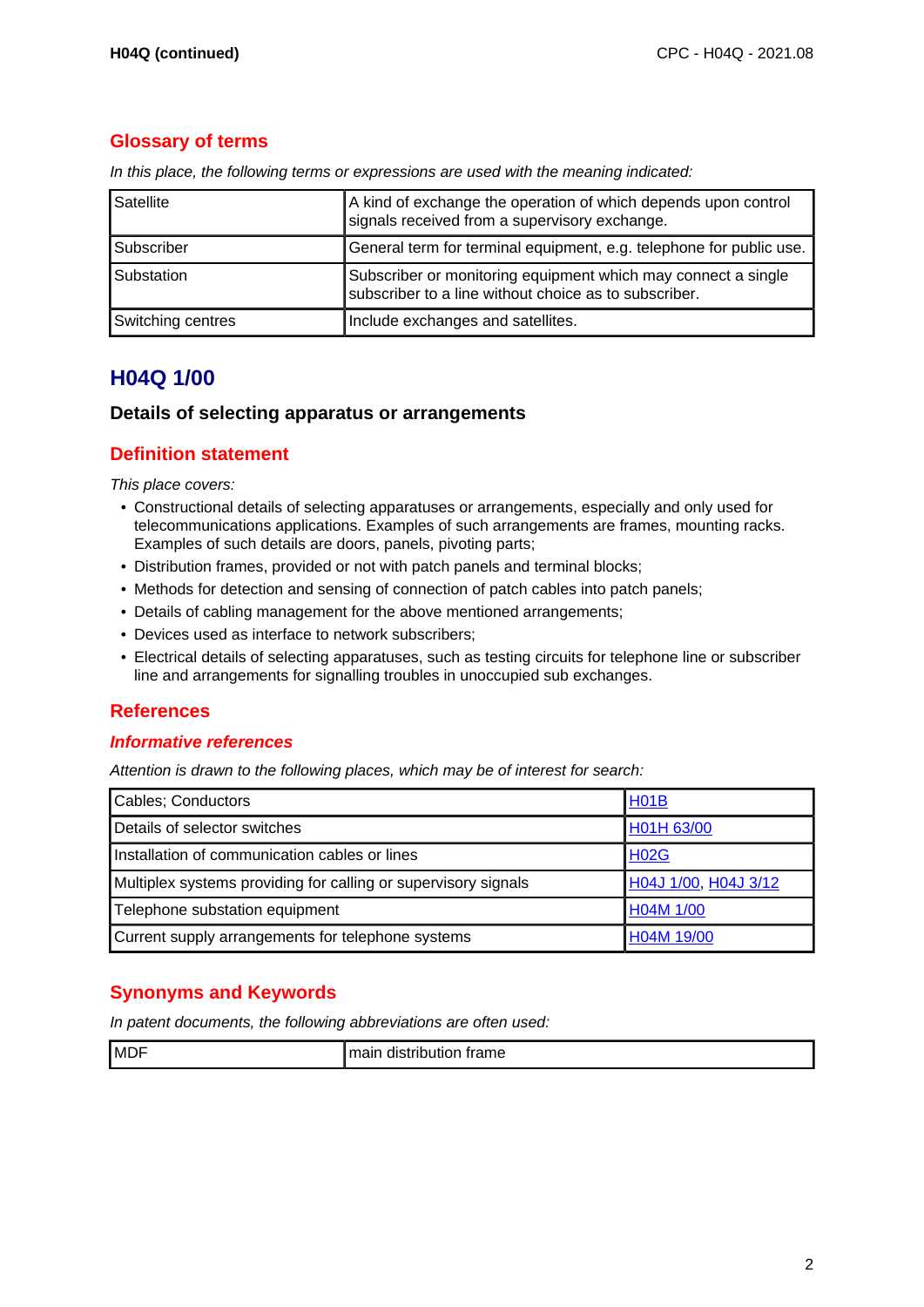## **H04Q 1/028**

## **{Subscriber network interface devices}**

### **References**

#### **Informative references**

Attention is drawn to the following places, which may be of interest for search:

| Lines interfacing in the subscriber set | H04M 1/0293 |
|-----------------------------------------|-------------|
|                                         |             |

## **H04Q 1/06**

#### **Cable ducts or mountings specially adapted for exchange installations**

#### **References**

#### **Informative references**

Attention is drawn to the following places, which may be of interest for search:

| Installation of electric cables or lines, or of combined optical and electric | H02G |
|-------------------------------------------------------------------------------|------|
| <b>I</b> cables or lines                                                      |      |

## **H04Q 1/116**

#### **{lightning or EMI protection, e.g. shielding or grounding}**

#### **References**

#### **Informative references**

Attention is drawn to the following places, which may be of interest for search:

| Suppression of noise or interference in transmission systems | H04B 15/00 |
|--------------------------------------------------------------|------------|
|--------------------------------------------------------------|------------|

## **H04Q 1/28**

#### **Current-supply circuits or arrangements for selection equipment at exchanges**

## **Definition statement**

This place covers:

This is a subgroup of H04Q 1/18 for electrical details of selecting apparatus or arrangements. Its scope is clear from the title. It is basically for consultation only as it is little used nowadays.

## **Relationships with other classification places**

Testing circuits are covered by H04Q 1/20.

Signalling circuits are covered by H04Q 1/30.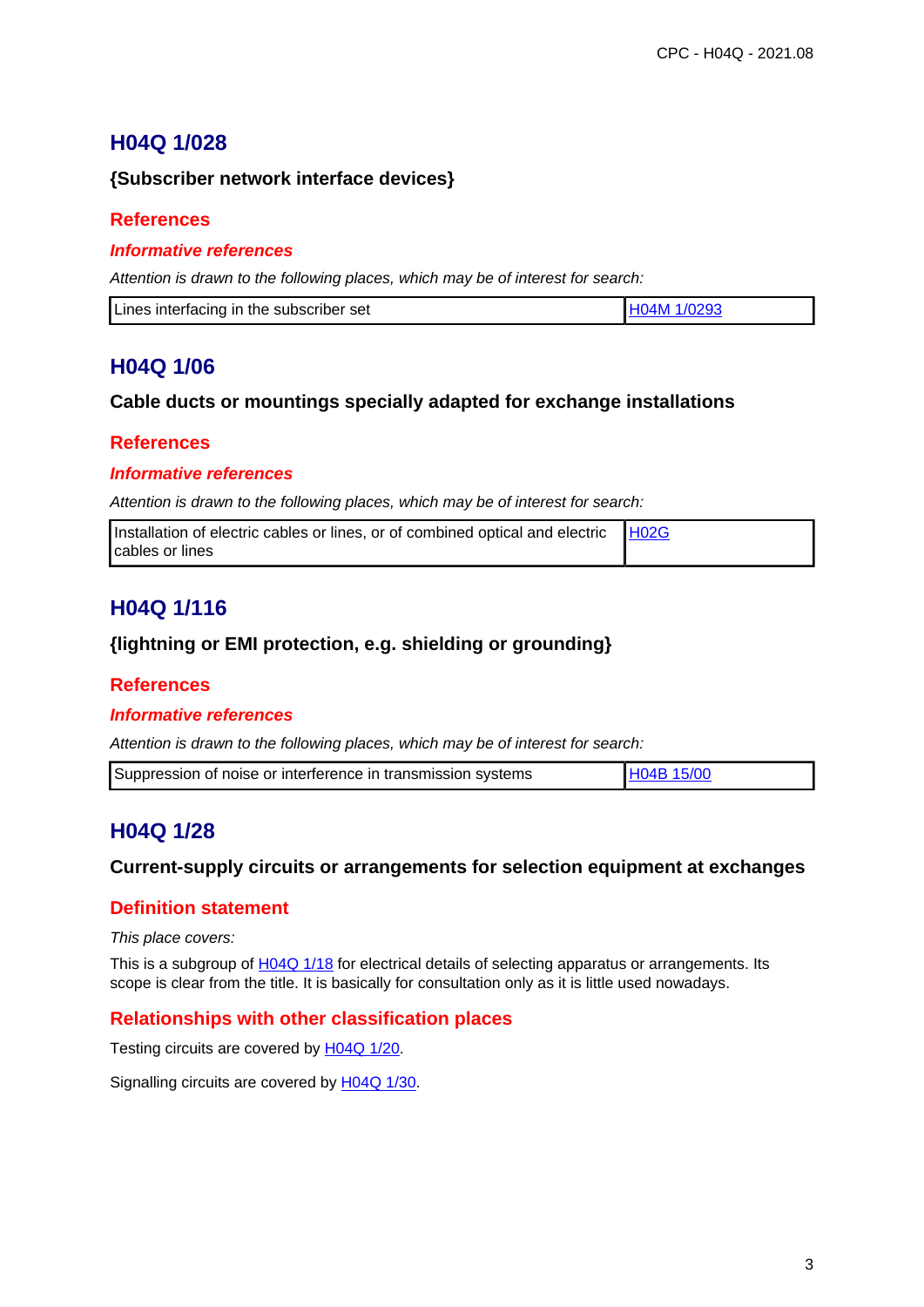#### **Informative references**

Attention is drawn to the following places, which may be of interest for search:

| Power supply means for computers                              | G06F 1/26   |
|---------------------------------------------------------------|-------------|
| Systems for transmission via power distribution lines         | H04B 3/54   |
| Current supply arrangements over Ethernet                     | H04L 12/10  |
| Generation of signalling current at the telephone sub station | H04M 1/505  |
| Subscriber line interface circuits (SLIC)                     | H04M 3/005  |
| Over voltage protection in line interface circuits            | H04M 3/18   |
| Subscriber line supervision circuits e.g. off hook detection  | H04M 3/2272 |
| Current supply arrangements for telephone systems             | H04M 19/00  |

## **Glossary of terms**

In this place, the following terms or expressions are used with the meaning indicated:

| <b>BORSCHT</b> | Battery, Over voltage, Ringing, Signalling, Coding, Hybrid, Testing                                                                         |
|----------------|---------------------------------------------------------------------------------------------------------------------------------------------|
| <b>SLIC</b>    | Subscriber Line Interface Circuit                                                                                                           |
| <b>CPE</b>     | Customer Premise Equipment: any phone equipment (key<br>systems, PBX's, answering machines, etc.) which reside on the<br>customers premises |
| <b>IDTMF</b>   | Dual Tone Multi Frequency                                                                                                                   |

# **H04Q 1/30**

**Signalling arrangements; Manipulation of signalling currents (multiplex systems providing for calling or supervisory signals H04J 1/14, H04J 3/12)**

## **Definition statement**

#### This place covers:

This is a subgroup of H04Q 1/18 for electrical details of selecting apparatus or arrangements. It covers arrangements for providing signalling currents to telephone substations from Central Office Exchange.

This group covers the arrangements at the exchanger for providing signalling current to substation. A SLIC should provide the so called BORSCHT (Battery, Over voltage, Ringing, Signalling, Coding, Hybrid, Testing) functions: this group covers the "S" function. SLIC in general covered by H04M 3/005.Over voltage covered by H04M 3/18. Off hook detection covered by H04M 3/2272

Subgroups H04Q 1/32 - H04Q 1/50 define the type of signalling involved. Their scope is clear from the title and nevertheless are nowadays very little used. The only relevant subgroup still active is H04Q 1/4575 that covers DTMF signalling.

## **Relationships with other classification places**

If the current supply refer to the selecting equipment part of the exchange then this aspect is covered by H04Q 1/28. Testing circuits are covered by H04Q 1/20.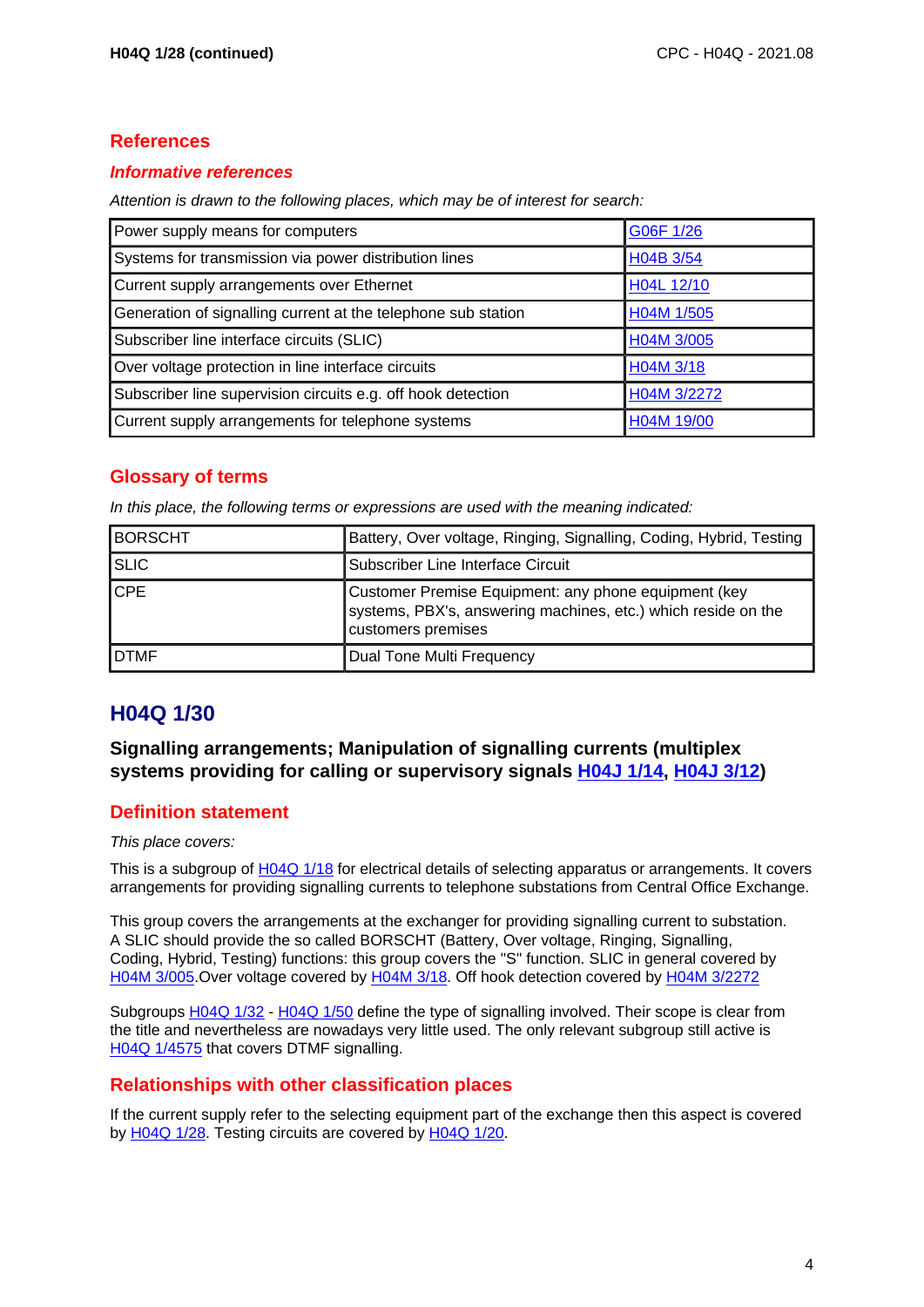#### **Limiting references**

This place does not cover:

| For line selectors providing transfer of routing digits | H04Q 3/12   |
|---------------------------------------------------------|-------------|
| Multiplex systems to multiplex communication systems    | I H04J 1/14 |

#### **Informative references**

Attention is drawn to the following places, which may be of interest for search:

| Power supply means for computers                             | G06F 1/26   |
|--------------------------------------------------------------|-------------|
| Systems for transmission via power distribution lines        | H04B 3/54   |
| Current supply arrangements over Ethernet                    | H04L 12/10  |
| Telephone substation equipment                               | H04M 1/00   |
| Generation of signalling current at the telephone substation | H04M 1/505  |
| Subscriber line interface circuits (SLIC)                    | H04M 3/005  |
| Over voltage protection in line interface circuits           | HO4M 3/18   |
| Subscriber line supervision circuits e.g. off hook detection | H04M 3/2272 |
| Current supply arrangements for telephone systems            | H04M 19/00  |

## **Glossary of terms**

In this place, the following terms or expressions are used with the meaning indicated:

| <b>BORSCHT</b> | Battery, Over voltage, Ringing, Signalling, Coding, Hybrid, Testing                                                                         |
|----------------|---------------------------------------------------------------------------------------------------------------------------------------------|
| <b>SLIC</b>    | Subscriber Line Interface Circuit                                                                                                           |
| <b>CPE</b>     | Customer Premise Equipment: any phone equipment (key<br>systems, PBX's, answering machines, etc.) which reside on the<br>customers premises |
| <b>IDTMF</b>   | Dual Tone Multi Frequency                                                                                                                   |

## **H04Q 1/54**

#### **Amplifier switched-on automatically in dependence on automatically-selected lines**

## **Definition statement**

This place covers:

This is a subgroup of H04Q 1/18 for electrical details of selecting apparatus or arrangements. Its scope is clear from the title. It is basically for consultation only as it is little used nowadays.

#### **Relationships with other classification places**

Testing circuits are covered by H04Q 1/20.

Signalling circuits are covered by H04Q 1/30.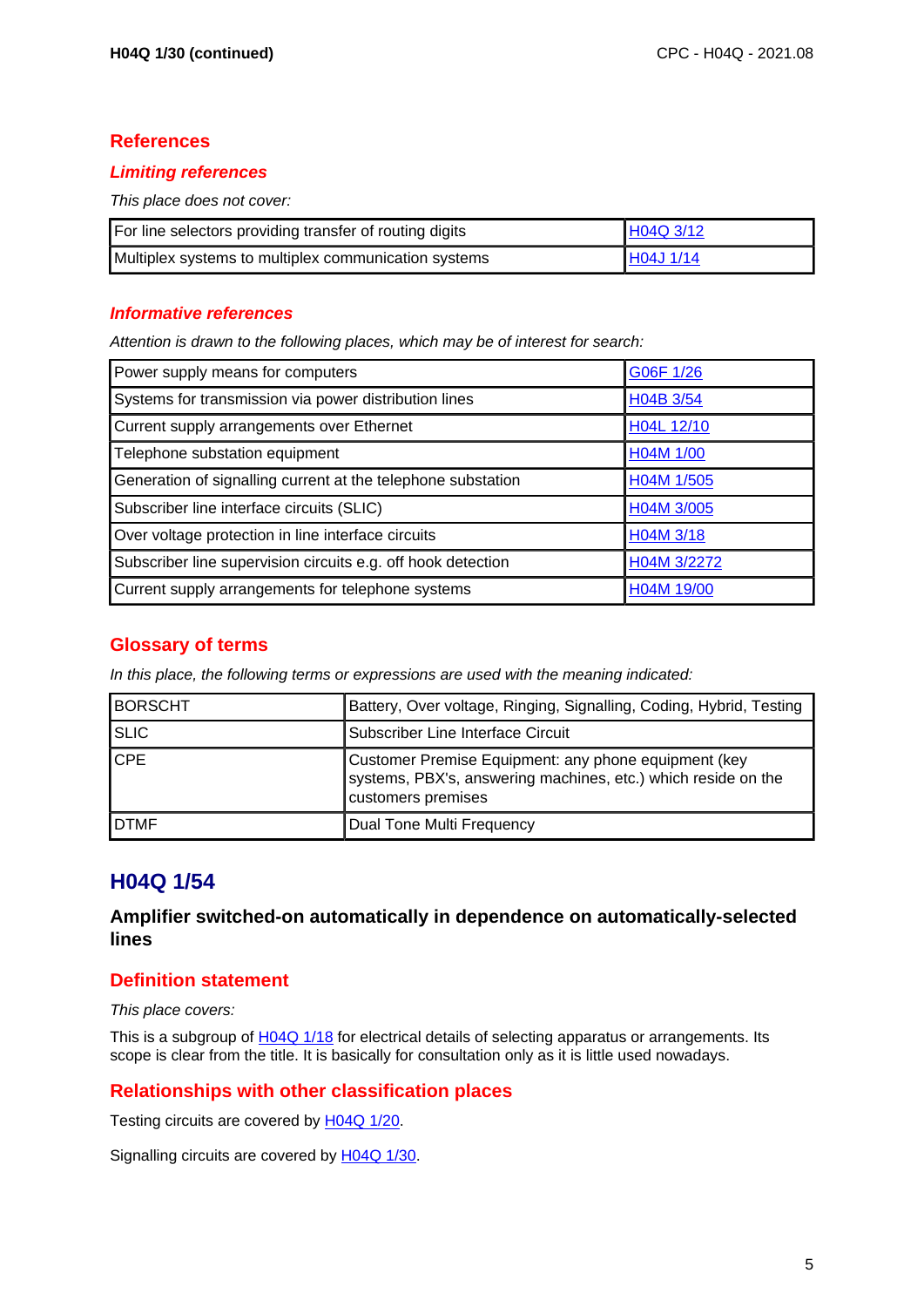#### **Informative references**

Attention is drawn to the following places, which may be of interest for search:

| Power supply means for computers                             | G06F 1/26   |
|--------------------------------------------------------------|-------------|
| Systems for transmission via power distribution lines        | H04B 3/54   |
| Current supply arrangements over Ethernet                    | H04L 12/10  |
| Generation of signaling current at the telephone substation  | H04M 1/505  |
| Subscriber line interface circuits (SLIC)                    | H04M 3/005  |
| Over voltage protection in line interface circuits           | H04M 3/18   |
| Subscriber line supervision circuits e.g. off hook detection | H04M 3/2272 |
| Current supply arrangements for telephone systems            | H04M 19/00  |

## **Glossary of terms**

In this place, the following terms or expressions are used with the meaning indicated:

| <b>BORSCHT</b> | Battery, Over voltage, Ringing, Signalling, Coding, Hybrid, Testing                                                                         |
|----------------|---------------------------------------------------------------------------------------------------------------------------------------------|
| <b>SLIC</b>    | Subscriber Line Interface Circuit                                                                                                           |
| <b>CPE</b>     | Customer Premise Equipment: any phone equipment (key systems,<br>PBX's, answering machines, etc.) which reside on the customers<br>premises |
| <b>DTMF</b>    | Dual Tone Multi Frequency                                                                                                                   |

# **H04Q 1/56**

## **Balancing circuitry switched-on automatically in dependence on automaticallyselected lines**

## **Definition statement**

#### This place covers:

This is a subgroup of H04Q 1/18 for electrical details of selecting apparatus or arrangements. Its scope is clear from the title. It is basically for consultation only as it is little used nowadays.

## **Relationships with other classification places**

Testing circuits are covered by H04Q 1/20.

Signalling circuits are covered by H04Q 1/30.

#### **References**

#### **Informative references**

| Power supply means for computers                             | G06F 1/26  |
|--------------------------------------------------------------|------------|
| Systems for transmission via power distribution lines        | H04B 3/54  |
| Current supply arrangements over Ethernet                    | H04L 12/10 |
| Generation of signalling current at the telephone substation | H04M 1/505 |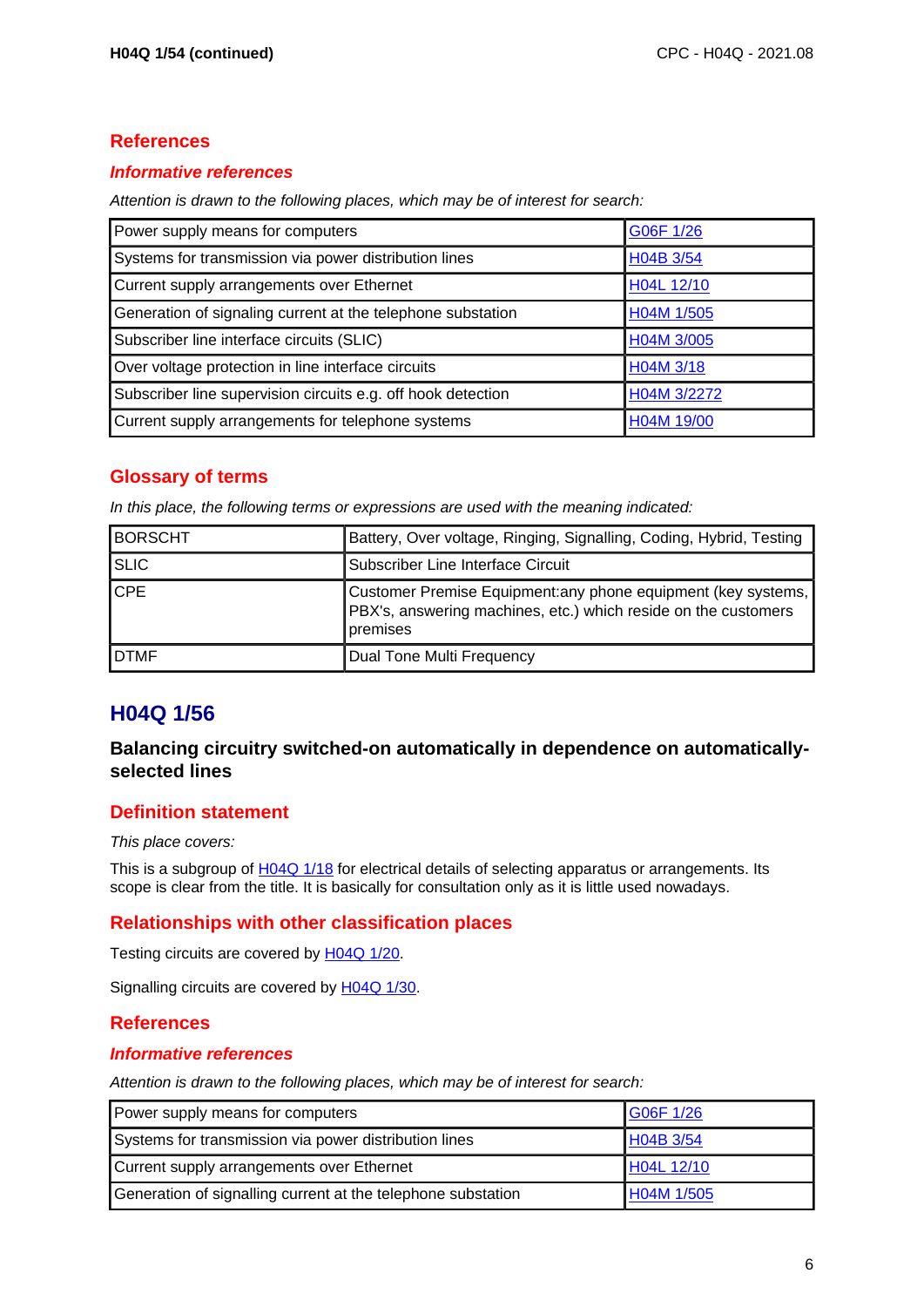| Subscriber line supervision circuits e.g. off hook detection | H04M 3/2272 |
|--------------------------------------------------------------|-------------|
| Current supply arrangements for telephone systems            | H04M 19/00  |

## **Glossary of terms**

In this place, the following terms or expressions are used with the meaning indicated:

| <b>BORSCHT</b> | Battery, Over voltage, Ringing, Signalling, Coding, Hybrid, Testing                                                                         |
|----------------|---------------------------------------------------------------------------------------------------------------------------------------------|
| <b>SLIC</b>    | Subscriber Line Interface Circuit                                                                                                           |
| <b>CPE</b>     | Customer Premise Equipment: any phone equipment (key systems,<br>PBX's, answering machines, etc.) which reside on the customers<br>premises |
| <b>DTMF</b>    | Dual Tone Multi Frequency                                                                                                                   |

## **H04Q 3/00**

#### **Selecting arrangements (H04Q 5/00 - H04Q 11/00 take precedence)**

#### **Definition statement**

This place covers:

Selecting arrangements to which subscribers are connected via wired circuit-based links.

#### **References**

#### **Limiting references**

This place does not cover:

| Selecting arrangements wherein two or more subscriber stations are<br>connected by the same line to the exchange                                                                                                                                       | H04Q 5/00  |
|--------------------------------------------------------------------------------------------------------------------------------------------------------------------------------------------------------------------------------------------------------|------------|
| Arrangements in telecontrol or telemetry systems for selectively calling a<br>substation from a main station, in which substation desired apparatus is<br>selected for applying a control signal thereto or for obtaining measured<br>values therefrom | H04Q 9/00  |
| Selecting arrangements for multiplex systems                                                                                                                                                                                                           | H04Q 11/00 |

#### **Informative references**

Attention is drawn to the following places, which may be of interest for search:

| Signalling arrangements                                  | H04Q 1/30   |
|----------------------------------------------------------|-------------|
| Multiplex communication                                  | <b>H04J</b> |
| Intermediate storage means for telegraphic communication | H04L 13/08  |
| Subscriber services provided at exchanges                | H04M 3/42   |
| Wireless communications networks                         | <b>H04W</b> |

## **Glossary of terms**

In this place, the following terms or expressions are used with the meaning indicated:

| Narrowband | Mbps<br>. ransmission of up to |
|------------|--------------------------------|
|------------|--------------------------------|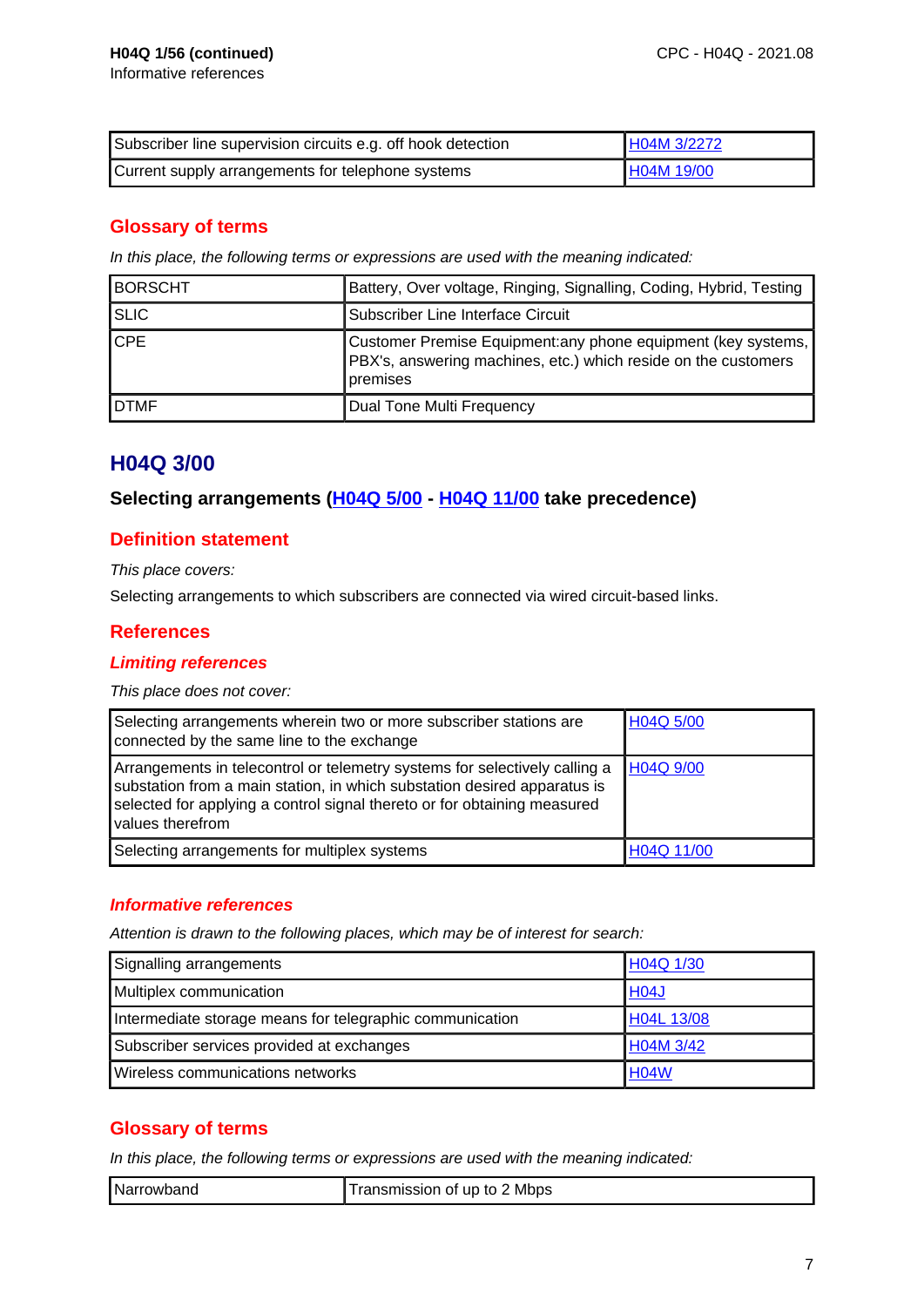Glossary of terms

|  | Broadband | Transmission above 2 Mbps |
|--|-----------|---------------------------|
|--|-----------|---------------------------|

## **Synonyms and Keywords**

In patent documents, the following abbreviations are often used:

| <b>BCSM</b>  | l Basic call state model            |
|--------------|-------------------------------------|
| <b>SIBBS</b> | Service-independent building blocks |
| IPBX         | Private branch exchange             |

## **H04Q 3/0025**

## **{Provisions for signalling}**

## **References**

## **Informative references**

Attention is drawn to the following places, which may be of interest for search:

| LH04O 1/30 | Circuitry specially adapted for provisions for signalling |  |
|------------|-----------------------------------------------------------|--|
|------------|-----------------------------------------------------------|--|

# **H04Q 3/005**

**{Personal communication services, e.g. provisions for portability of subscriber numbers}**

## **References**

#### **Informative references**

Attention is drawn to the following places, which may be of interest for search:

| Subscriber services provided at exchanges |  |
|-------------------------------------------|--|
|                                           |  |

# **H04Q 3/526**

## **{Optical switching systems}**

## **References**

#### **Informative references**

| Optical cross connects, their architectures, operation, maintenance and<br>control, as well as their optical buffering and optical signal processing<br>I means. | H04Q 11/0005 |
|------------------------------------------------------------------------------------------------------------------------------------------------------------------|--------------|
| Optical coupling means having switching means                                                                                                                    | G02B 6/28    |
| Physical details of controlling the light using movable or deformable<br>optical means                                                                           | G02B 26/00   |
| Physical details of light controlling devices                                                                                                                    | G02F 1/00    |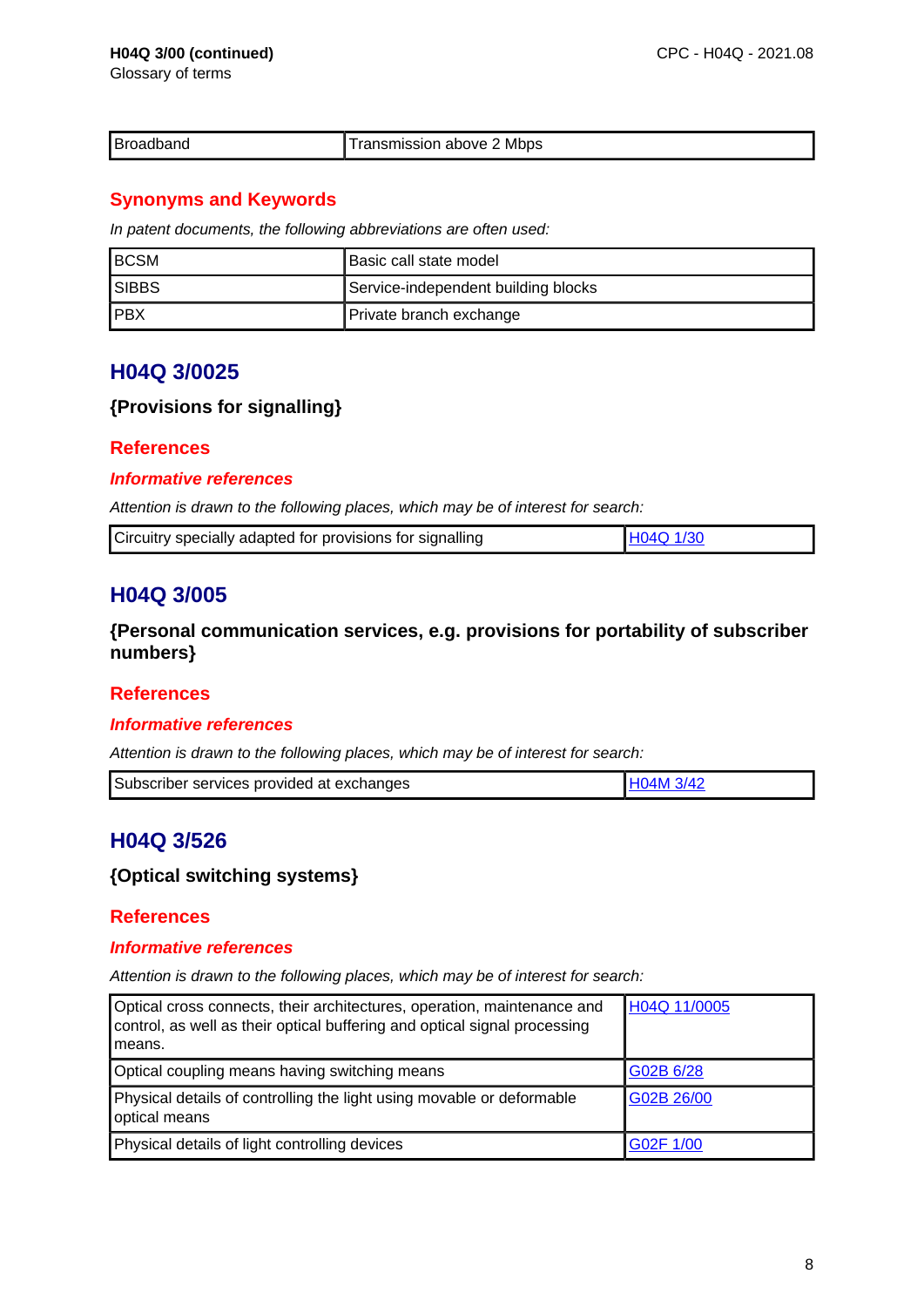# **H04Q 3/542**

## **{Logic circuits or arrangements therefor}**

### **References**

#### **Informative references**

Attention is drawn to the following places, which may be of interest for search:

| Logic circuits in<br>general |
|------------------------------|
|------------------------------|

## **H04Q 5/00**

#### **Selecting arrangements wherein two or more subscriber stations are connected by the same line to the exchange**

#### **References**

#### **Informative references**

Attention is drawn to the following places, which may be of interest for search:

| For establishing connections among stations for the purpose of | H04Q 1/00 |
|----------------------------------------------------------------|-----------|
| transferring information via these connections                 |           |

## **H04Q 9/00**

**Arrangements in telecontrol or telemetry systems for selectively calling a substation from a main station, in which substation desired apparatus is selected for applying a control signal thereto or for obtaining measured values therefrom**

## **Definition statement**

This place covers:

Monitoring/supervising of remote device/systems.

Collecting data from sensors

Apparatus comprising RFID in combination with sensors.

#### **References**

#### **Informative references**

| Toy vehicles                                              | A63H 17/00        |
|-----------------------------------------------------------|-------------------|
| Electric circuits specially adapted for vehicles          | <b>B60R 16/02</b> |
| Applications of remote control devices for cranes         | <b>B66C 13/40</b> |
| Electric permutation locks                                | E05B 49/00        |
| Electric programme-control systems                        | G05B 19/02        |
| Input and output arrangements for digital data processing | G06F 3/00         |
| Individual entry or exit registers                        | G07C 9/00         |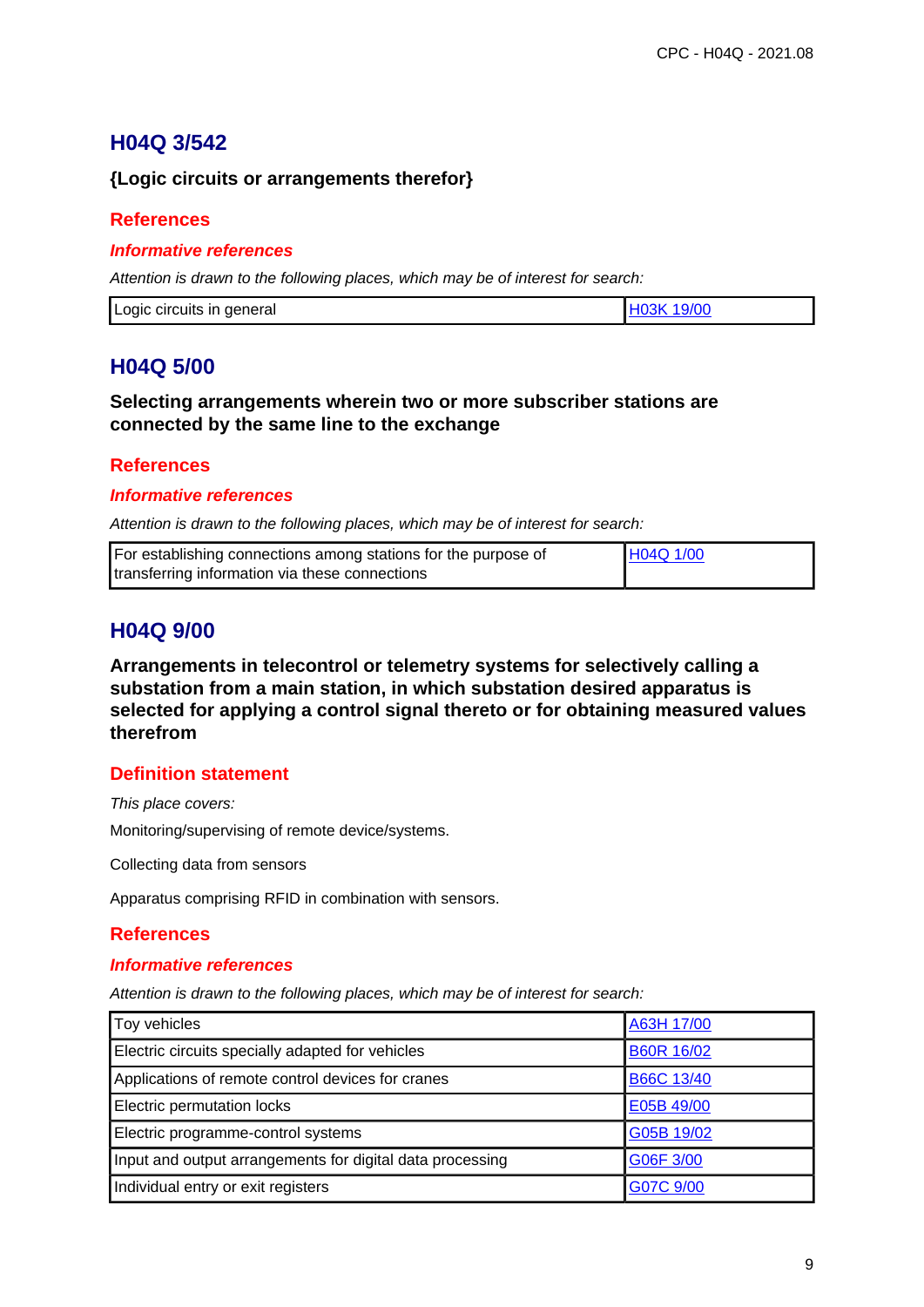| Transmission systems for measured values, control signal                                                            | <b>G08C</b> |
|---------------------------------------------------------------------------------------------------------------------|-------------|
| Circuit arrangements for providing remote control of switching means in a  H02J 13/00<br>power distribution network |             |
| Remote-control of tuned circuits                                                                                    | H03J 9/00   |
| Data switching networks                                                                                             | H04L 12/00  |
| Telephonic communication systems adapted for combination with other<br>electrical systems                           | H04M 11/00  |
| Receiver circuitry of television systems                                                                            | H04N 5/44   |

## **H04Q 11/00**

#### **Selecting arrangements for multiplex systems (multiplex systems H04J)**

#### **References**

#### **Limiting references**

This place does not cover:

|--|

#### **Informative references**

Attention is drawn to the following places, which may be of interest for search:

| <b>Wireless</b><br>communications networks |  |
|--------------------------------------------|--|
|                                            |  |

## **Glossary of terms**

In this place, the following terms or expressions are used with the meaning indicated:

| Narrowband | Transmission of up to 2 Mbps |
|------------|------------------------------|
| Broadband  | Transmission above 2 Mbps    |

## **H04Q 11/0001**

#### **{using optical switching}**

## **Definition statement**

This place covers:

- Optical cross connects, their architectures, operation, maintenance and control, as well as their optical buffering and optical signal processing means;
- Optical signal distribution, networking, network architectures, operation, maintenance and control, wherein the optical nature of the signal is relevant to the network layers extending above the physical and data link layers;
- Networking equipment of optical distribution networks such as passive optical networks, insofar as it is relevant to the planning, design, operation, administration and maintenance of the optical distribution network (e.g. optical network units details).

## **Relationships with other classification places**

• H04J 14/02 covers wavelength division optical multiplex systems, neither group takes precedence above the other for classification;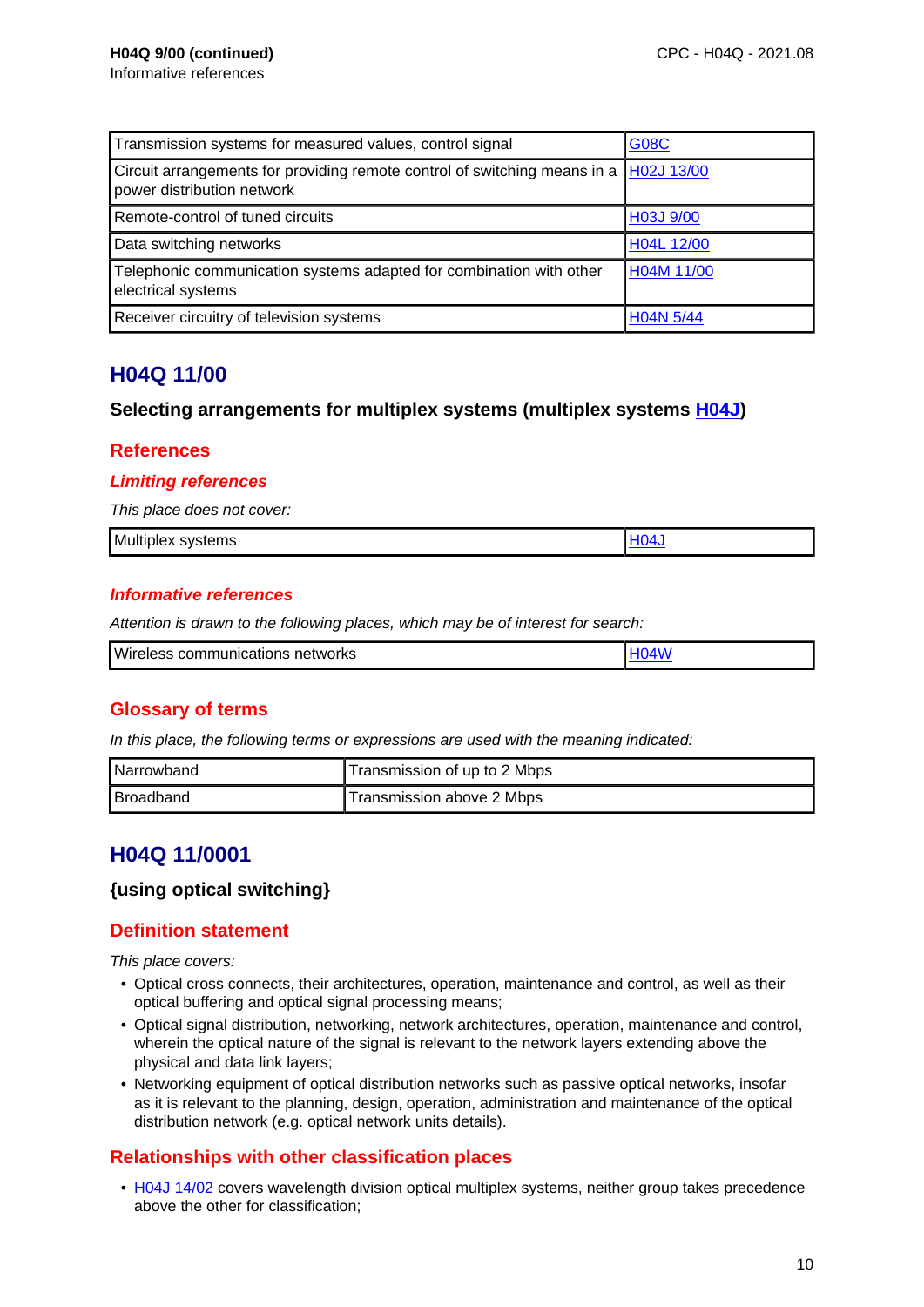- H04L 12/56 covers packet switching systems in general. In packet switching networks where the optical property of the signal is relevant, groups from the H04L 12/56 can be used to complement the classification where relevant;
- H04L 41/00 covers the management of networks in general. When the subject-matter deals with the management of optical network, where it is relevant that the network is, groups from the H04L 41/00 can be used to complement the classification where relevant;
- H04J 3/00 covers time division multiplex systems in general, including SONET/SDH.

#### **Informative references**

Attention is drawn to the following places, which may be of interest for search:

| Optical coupling means having switching means                                          | G02B 6/28             |
|----------------------------------------------------------------------------------------|-----------------------|
| Physical details of controlling the light using movable or deformable<br>optical means | G02B 26/00            |
| Physical details of light controlling devices                                          | G02F 1/00             |
| Transmission and reception of optical signals per se                                   | H04B 10/00            |
| SONET/SDH networks                                                                     | H04J 3/00, H04J 14/02 |
| Non reconfigurable add-and-drop multiplexing                                           | H04J 14/04            |
| Fibre channel networks switches                                                        | H04L 49/357           |

## **Special rules of classification**

All Indexing Codes within the group are used as an indexing system, therefore all codes should be given when relevant.

## **H04Q 11/0003**

## **{Details}**

## **Definition statement**

This place covers:

Details not classified in the groups H04Q 11/0005 and H04Q 11/0062, for example:

- The construction, usage and control of optical packet buffers for optical routing and switching;
- Arrangements to compress optical packets in the time domain;
- Optical packet header processing arrangements for optical routing and switching.

# **H04Q 11/0005**

#### **{Switch and router aspects}**

## **Definition statement**

This place covers:

Optical cross connects, their architectures, operation, maintenance and control.